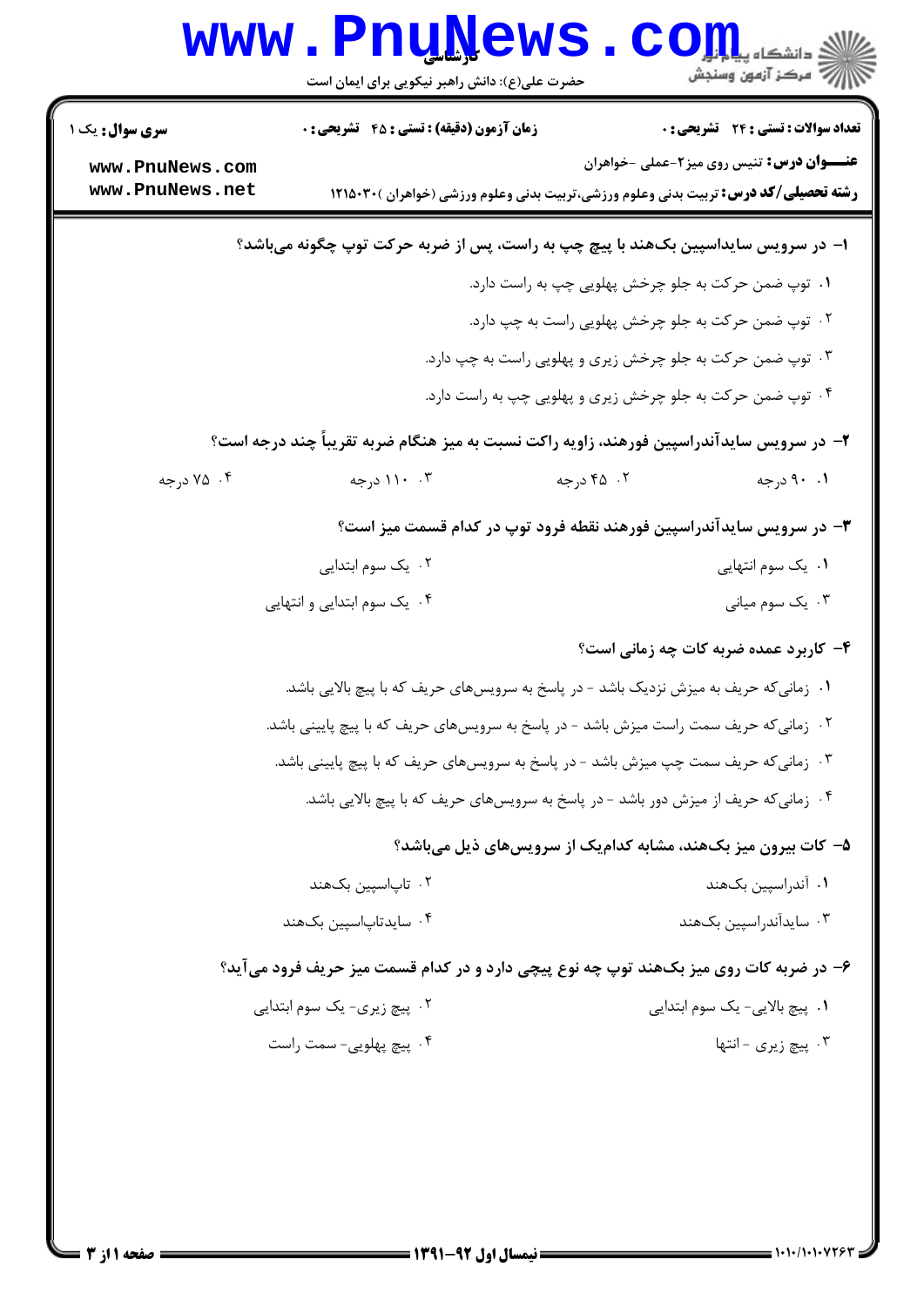|                                                                                                                       |                                                                 | کے دانشکاہ پیا ہوں<br>ان مرکز آزمون وسنجش                                                                                                                                                                                                                                                                                                                                                                                                                                                                                                                                                                                                                                                         |  |  |
|-----------------------------------------------------------------------------------------------------------------------|-----------------------------------------------------------------|---------------------------------------------------------------------------------------------------------------------------------------------------------------------------------------------------------------------------------------------------------------------------------------------------------------------------------------------------------------------------------------------------------------------------------------------------------------------------------------------------------------------------------------------------------------------------------------------------------------------------------------------------------------------------------------------------|--|--|
|                                                                                                                       |                                                                 | تعداد سوالات : تستى : 24 تشريحي : 0                                                                                                                                                                                                                                                                                                                                                                                                                                                                                                                                                                                                                                                               |  |  |
|                                                                                                                       |                                                                 | <b>عنـــوان درس:</b> تنیس روی میز2-عملی -خواهران                                                                                                                                                                                                                                                                                                                                                                                                                                                                                                                                                                                                                                                  |  |  |
|                                                                                                                       |                                                                 | ۷– کدام عبارت صحیح است؟                                                                                                                                                                                                                                                                                                                                                                                                                                                                                                                                                                                                                                                                           |  |  |
|                                                                                                                       |                                                                 | ۰۱ دراپ شات یک مهارت حمله ای است.                                                                                                                                                                                                                                                                                                                                                                                                                                                                                                                                                                                                                                                                 |  |  |
| ۲ . دراپ شات یک مهارت در برابر سرویسهای تاپ اسپین حریف است.<br>۰۳ برگشت دراپ شات بهتر است وسط میز حریف باشد.          |                                                                 |                                                                                                                                                                                                                                                                                                                                                                                                                                                                                                                                                                                                                                                                                                   |  |  |
|                                                                                                                       |                                                                 |                                                                                                                                                                                                                                                                                                                                                                                                                                                                                                                                                                                                                                                                                                   |  |  |
|                                                                                                                       |                                                                 |                                                                                                                                                                                                                                                                                                                                                                                                                                                                                                                                                                                                                                                                                                   |  |  |
| ۰۳ لوپ                                                                                                                | ۰۲ کات                                                          | ۰۱ دراپ شات                                                                                                                                                                                                                                                                                                                                                                                                                                                                                                                                                                                                                                                                                       |  |  |
| ۹- در مهارت درایو لوپ، راکت به کدام ناحیه از توپ اصابت میکند؟                                                         |                                                                 |                                                                                                                                                                                                                                                                                                                                                                                                                                                                                                                                                                                                                                                                                                   |  |  |
| ۰۲ پشت توپ                                                                                                            |                                                                 | ٠١ نيمه پايين، بين پشت و بالاي توپ                                                                                                                                                                                                                                                                                                                                                                                                                                                                                                                                                                                                                                                                |  |  |
| ۰۴ بین پشت و پایین توپ                                                                                                |                                                                 | ۰۳ نیمه بالا                                                                                                                                                                                                                                                                                                                                                                                                                                                                                                                                                                                                                                                                                      |  |  |
|                                                                                                                       |                                                                 | ∙ا− بازی تنیس روی میز ترکیبی از کدام موارد ذیل است؟                                                                                                                                                                                                                                                                                                                                                                                                                                                                                                                                                                                                                                               |  |  |
| ۰۳ قدرت واستقامت                                                                                                      | ۰۲ سرعت و پیچ توپ                                               | ۰۱ قدرت و پيچ توپ                                                                                                                                                                                                                                                                                                                                                                                                                                                                                                                                                                                                                                                                                 |  |  |
|                                                                                                                       |                                                                 | 11- كدام عبارت درباره سرويس صحيح است؟                                                                                                                                                                                                                                                                                                                                                                                                                                                                                                                                                                                                                                                             |  |  |
|                                                                                                                       |                                                                 |                                                                                                                                                                                                                                                                                                                                                                                                                                                                                                                                                                                                                                                                                                   |  |  |
| ۲. پیچ حاصله در سرویس بلند، کمترخواهد بود.<br>۰۳ تغییر ارتفاع توپ در سرویس از تکنیکهای اصلی گرفتن امتیاز محسوب میشود. |                                                                 |                                                                                                                                                                                                                                                                                                                                                                                                                                                                                                                                                                                                                                                                                                   |  |  |
|                                                                                                                       |                                                                 |                                                                                                                                                                                                                                                                                                                                                                                                                                                                                                                                                                                                                                                                                                   |  |  |
|                                                                                                                       |                                                                 |                                                                                                                                                                                                                                                                                                                                                                                                                                                                                                                                                                                                                                                                                                   |  |  |
|                                                                                                                       |                                                                 | ۰۱ تاپ اسپین بلند                                                                                                                                                                                                                                                                                                                                                                                                                                                                                                                                                                                                                                                                                 |  |  |
|                                                                                                                       |                                                                 |                                                                                                                                                                                                                                                                                                                                                                                                                                                                                                                                                                                                                                                                                                   |  |  |
|                                                                                                                       |                                                                 |                                                                                                                                                                                                                                                                                                                                                                                                                                                                                                                                                                                                                                                                                                   |  |  |
|                                                                                                                       |                                                                 | ٠١ سرعت عكس العمل                                                                                                                                                                                                                                                                                                                                                                                                                                                                                                                                                                                                                                                                                 |  |  |
|                                                                                                                       |                                                                 |                                                                                                                                                                                                                                                                                                                                                                                                                                                                                                                                                                                                                                                                                                   |  |  |
| ۰۲ سرعت، چابکی، قدرت، استقامت عضلانی                                                                                  |                                                                 | ٠١ انعطافپذيري، قدرت، استقامت، سرعت                                                                                                                                                                                                                                                                                                                                                                                                                                                                                                                                                                                                                                                               |  |  |
|                                                                                                                       |                                                                 | ۰۳ استقامت، چابکی، قدرت، تعادل                                                                                                                                                                                                                                                                                                                                                                                                                                                                                                                                                                                                                                                                    |  |  |
|                                                                                                                       | ۰۳ دراپ شات<br>۰۳ تعادل<br>۰۴ انعطافپذیری، تعادل، استقامت، سرعت | www.PnuNews<br>حضرت علی(ع): دانش راهبر نیکویی برای ایمان است<br><b>زمان آزمون (دقیقه) : تستی : 45 تشریحی : 0</b><br><b>رشته تحصیلی/کد درس:</b> تربیت بدنی وعلوم ورزشی،تربیت بدنی وعلوم ورزشی (خواهران )311500 ۱۲۱<br>۸– مهم ترین ضربه و تکنیک حمله ای در تنیس کدام گزینه است؟<br>٠١ قصد بازيكن از اجراي سرويس بلند اين است كه حريف سريعتر عكس العمل نشان دهد.<br>۰۴ بهتر است در آخرین لحظه زدن سرویس سرعت و پیچ لازم به توپ داده شود.<br>۱۲– بهترین نحوه پاسخ تاپ اسپینهای کوتاه یا توپهای بدون پیچ، چه ضربهای است؟<br>۰۲ پوش<br>۱۳- به توانایی جابجایی، تغییر مسیر و انتقال سریع بخشی از بدن چه میگویند؟<br>۰۲ سرعت عمل<br>۱۴- کدام گروه از قابلیتهای جسمانی و حرکتی در تنیس روی میز مهم تر است؟ |  |  |